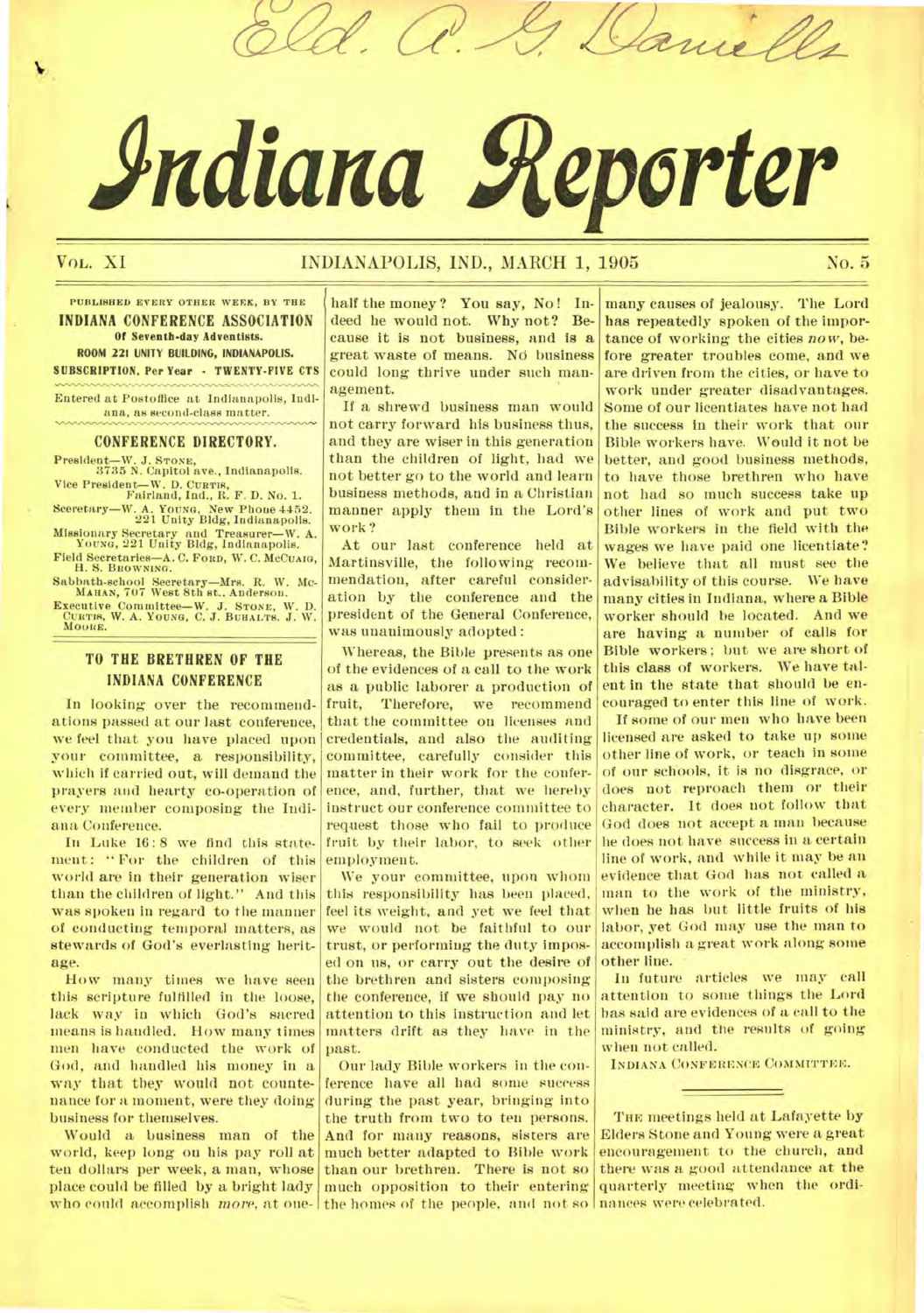## **WHY DID YOU NOT NAME IT?**

The above question was asked me by the president of the North Michigan Conference, after he had read my article in the last REPORTER about purchasing stock in food factories.

As he has asked me this question, and as the food factory refered to is located in his conference, I will name It plainly, so our people may no longer be deceived by the Charlatans that are traveling over the country, expunging money from our people by misrepresentations to enrich themselves.

The name of the food factory is "The Triumph Food Co.", located at Menominee, Michigan. Their manner of conducting their business was quite thoroughly considered at the recent council of the Lake Union Conference Committee, and their course was most thoroughly condemned.

I am informed from a reliable source, that they are simply running on the money from the sale of stock, and as soon as this resource is cut off, they will go to the wall. And this can last but a short time. I am also informed that one man who has been soliciting and selling stock in Indiana, receives \$30.00 per week wages,, and 15 per cent commission on all stock he can sell.

For example: he went to one of our brethren and succeeded in getting him to invest \$300.00 in stock. The agent gets \$45.00 commission from this to put in his own pocket, and \$30.00 from the company for that week's work, making \$75.00 for a week's work, or at the rate of \$300.00 per month, taken through deception from our brethren. Do our people wish us to hold our peace, and let them pay men \$300.00 per month to go through the state deceiving and swindling our brethren and sisters out of their hard earned money? Would we be faithful watchmen to hold our peace when we see such dishonest work practiced upon our people?

The president of the North Michigan Conference, in which the food factory is located, has no sympathy with the manner in which the business is being conducted, and has warned all our people to not buy stock ; and Win. Covert, the president of the Wisconsin Conference, has

chasing stock, and they can do nothing in their adjoining territory, and have therefore come to Indiana with their swindling methods.

What is there left to invest in a one horse business when the agents and movers in the concern get their big salaries and commissions? The whole thing is a fraud and deception, and the great profits to be realized will never materialize, for it is an impossibility: and any business man ought quickly to be able to discern it. Get your money back if you can, brethren, by selling your stock back to them at half price; for you have bitten a silver hook, because of its shining appearance, but you will find it a dagger that will hurt worse the longer you hold to it.

I am sorry to have to expose such men and their work, but they are in the world, and will continue here until the Lord comes, " deceived and being deceived." I do not believe these men realize what they are doing, and are themselves deceived. So they are to be pitied. But do not be deceived longer by them.

Elder Covert says they ought to be put behind the prison bars; and if they continue to make such false representations to our people for the purpose of obtaining money, I shall think that Brother Covert's statement is only too true. It is obtaining money under false pretense and should be punished.

I hope I need never say any more regarding this matter, and would not have said so much, only that so many of our people have been deceived by their smooth words and invested their money.

Your brother, W. J. STONE.

#### **PLYMOUTH**

Brother Bartholomew ordered 100 each of the four Religious Liberty tracts, and of the Appeal.

also warned the people against pur-I had short talks with some; all said Later he writes as follows: "I received the tracts all right. I visited the ministers and other people of Plymouth and distributed the tracts. I had good talks with some. Yesterday morning I stood in the post office for an hour and handed out tracts to people. They would stand and talk together about the Sabbath and Sunday. It was interesting to hear them talk,—some for, and some against the thuth. I then visited the ministers and gave them the tracts.

they would read them. I think it will make a stir amoung them Some one ought to be there to follow up the work.

 $\mathbf{r}$ 

"I wish I was able to pay for several thousand to distribute here in South Bend. I do feel that a special effort ought to be made *now* to get the truth before the people. I think over it, I pray over it,  $-0$  Lord what can I do to warn the people of what is before them.

"Send me 200 more of each kind for use in South Bend. I am getting well and strong again. I thank the Lord for it. I want to be doing something to advance the work.

"Remember us in your prayers. " Your brother in the work." F. N. BARTHOLOMEW.

#### **HARTFORD CITY**

In company with Elder Young, we had the privilege of being with the Hartford City church, Sabbath, Feb. 18. We held meetings both forenoon and afternoon, and truly enjoyed a precious season.

The church is greatly encouraged by the additions during the recent series of meetings. New life and greater earnestness is manifested by the members of the church. What has been accomplished for this church, might be accomplished in many of our churches if they would awake and take up missionary work with earnestness for their neighbors and friends.

At the close of the afternoon service, Brother U. S. Anderson was set apart to the work of the gospel ministry, by prayer and laying on of hands. This was done at the request of the Hartford City church and by a unanimous vote by all present. Quite a number are waiting baptism at Hartford City and vicinity, who have lately accepted the truth under Brother Anderson's labors. And as the command to those who preach the gospel, is not only to teach, but to baptize their believers, we felt that it was only right that Brother Anderson should be qualified to complete his work, so that another minister would not have to be called to finish up his work.

Thus closed a profitable and blessed Sabbath, and we believe that God placed his approval upon the work. May the Lord continue his blessing upon the work at Hartford City.

W. J. STONE.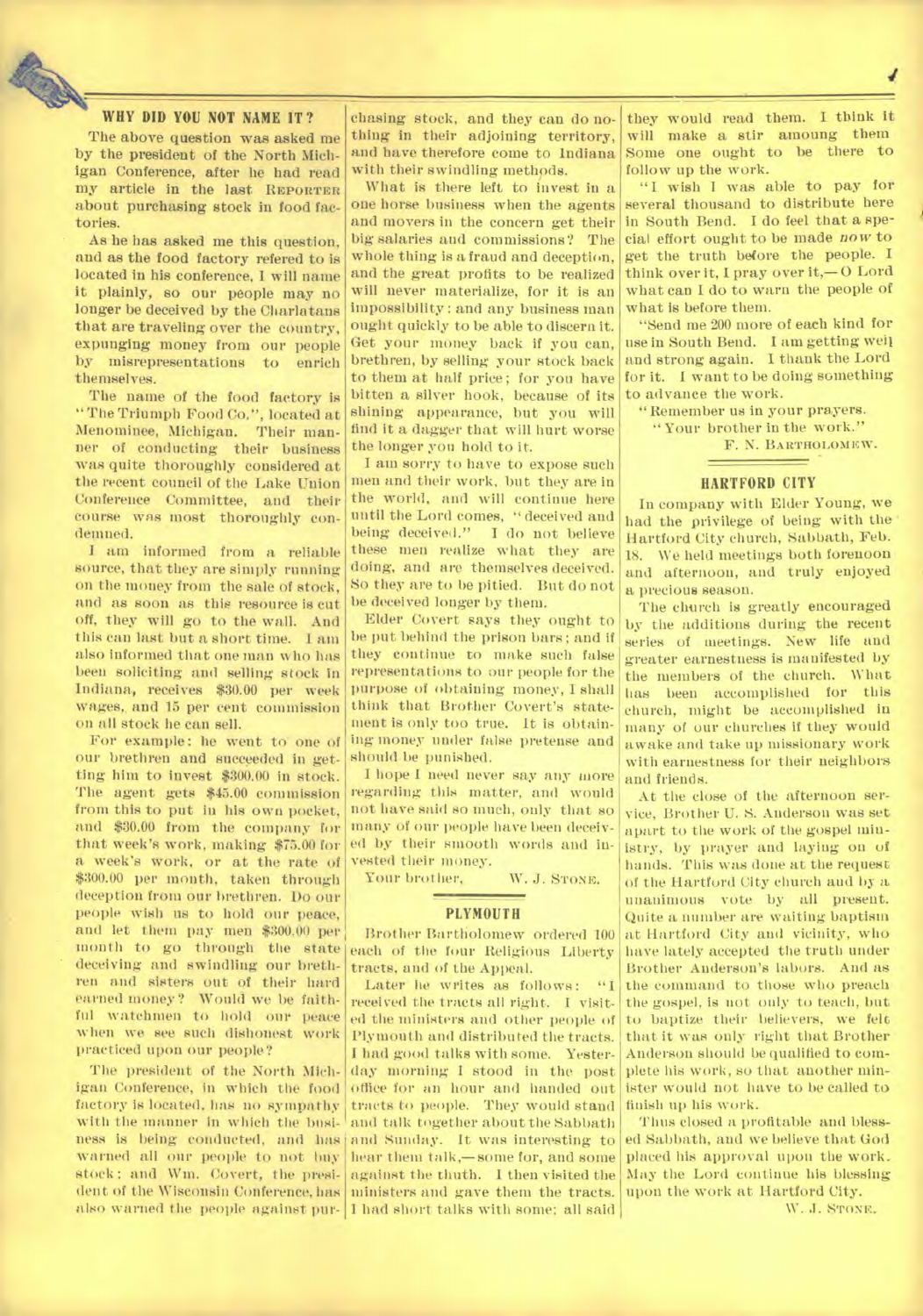## **MINUTES OF YOUNG PEOPLE'S CONVENTION**

**JONESBORO, IND., DEC. 23. and 24, 1904.**  [First part in last issue.] SABBATH, 10 O'CLOCK A. M.

After the opening song, a few moments were spent in silent prayer, after which Brother Fattic led in audible prayer. A motion was made and carried, that the older people be invited to participate in the convention.

On account of the very inclement weather, the address of welcome was defered until Sabbath A. m. when more were present. Brother Roberts gave us a warm welcome, and his kind fatherly words were heartily appreciated by all. He identified himself with the young people in all their efforts to forward the truth of God.

Miss Hazel Bond sang a very beautiful and touching song "The Sinner and the Song."

The committee on Plans submitted the following Recommendations, which were adopted :

Whereas: The Lord has called the young people of this denomination to His service, and

Whereas: The King's business requires haste, we, your committee on Plans and Recomendations, submit the followinng:

Resolved; That we hereby place ourselves on record as being in hearty accord with the missionary recommendations passed by the last General Conference ; and that we do hereby band ourselves together to assist, to the extent of our ability in carrying out this mighty missionary campaign, which is never to cease until the gospel of the kingdom is carried to every nation, tongue and people. Whereas: The Lord said that our literature should be scattered as the leaves of autumn, we recommend that our societies study carefully the needs of our fields, and so divide the territory and workers, that the truth may be placed in every home within the limits of said fields.

Recognizing the fact that society meetings, where the members are not regularly engaged in gospel work, rapidly degenerate.

Resolved : That we hereby pledge ourselves and one another, that we will use our influence to keep our society meetings from becoming mere literary and social gatherings.

ple earnestly invite the co-operation and counsel of our older brethren and sisters, in the great work of giving the Advent Message to all the world in this generation.

The committee on Finance submitted the following, which were also adopted.

We recommend the use of soliciting cards to be used by the members in soliciting funds for carrying on the work of the society. (purchasing literature)

We recommend the adoption of a plan of selling the Special number of the *Signs,* and that we invite all who are interested in the young people's work and society, to assist in the disposition of the same, by either buying or selling.

Brother Fattic offered the following amendment: That a cash policy be adopted in the buying of all literature by the society. Amendment accepted.

We recommend that this convention appoint a committee of two, to solict the members of the church.

That a plan of systematic giving be adopted by the members of our society.

SABBATH, 2 O'CLOCK P. M.

After the opening song, prayer was offered by Brother Milton Overman and Sister Dilworth.

Mrs. Dr. Bush and Grover Fattic sang a duet, "Two Ways". Miss Hazel Bond then read a most excellent paper on "The Keynote of the Young People's Work," in which was brought out the thought of " preparation " for the work that God has given the young people. Another good paper was read by Louise Doremus, on the subject, " What this Missionary Campaign means to the Young People." The thought of consecration and service in active work was dwelt upon.

A song, "The Sweetest Voice" was then rendered, and Bro. Curtis gave us a. heart searching talk on "The Relation of Our Ministers and Workers to the Young People." All felt that the young people in *this*  convention had come in closer touch with our workers than ever before; and a longing desire was implanted in each heart, to be indeed and in truth the helping hand of our older workers who have so long borne the heat and burden of the day.

Resolved : That we as young peo- verses on the subject of "The Mission- skin to cover them with."

ary." Sister Bush rendered a solo, "Will There be any Stars in My Crown?"

Sister McMahan gave a talk on the subject of "Our Young People and Missions." The convention closed with a consecration meeting led by Brother Curtis.

> BLANCHE WHITTAKER, Sec. [Concluded]

#### **VISIT TO NOBLESVILLE**

By request of Brother Harmon, I visited Noblesville, last Wednesday, Feb. 22, to look at a piece of property a man offers to sell for sanitarium purposes. Mr. — a man who is quite well to do, had a daughter who was given up by the doctors to die. He took her to our Sanitarium at Battle Creek and she recovered and is well and hearty.

He has a large dwelling house, built for his own use, and never occupied by any one else, which is beautifully located on an elevated spot; surrounded by a number of shade trees, and fifty or seventy-five feet from the street. There are also a number of fruit trees bearing several kinds of fruit. The property takes in about two thirds of a block of ground and has streets ou three sides. The house has wide verandas and is admirably adapted to sanitarium purposes. There is also a large barn with slate roof, and a carriage house.

The house has sewer connections, bath and water-closet, and city water connections. furnace for heating the building. The owner said the improvements cost twelve thousand dollars besides the land: which is worth three or four thousand dollars. He offered us this entire property providing we would start a sanitarium there, for four thousand dollars.

Brother Harmon thinks the people of Noblesville would raise quite a sum of money to assist such an enterprise. If we had a physician and means to launch such an enterprise we believe it could do a grand work. But we shall make no debts, to start any new enterprises. If any of our people have a burden for this line of work I shall' be glad to hear from them. W. J. STONE.

Sister Halstead read some original that some day God may take your " IF you skin people, then look out